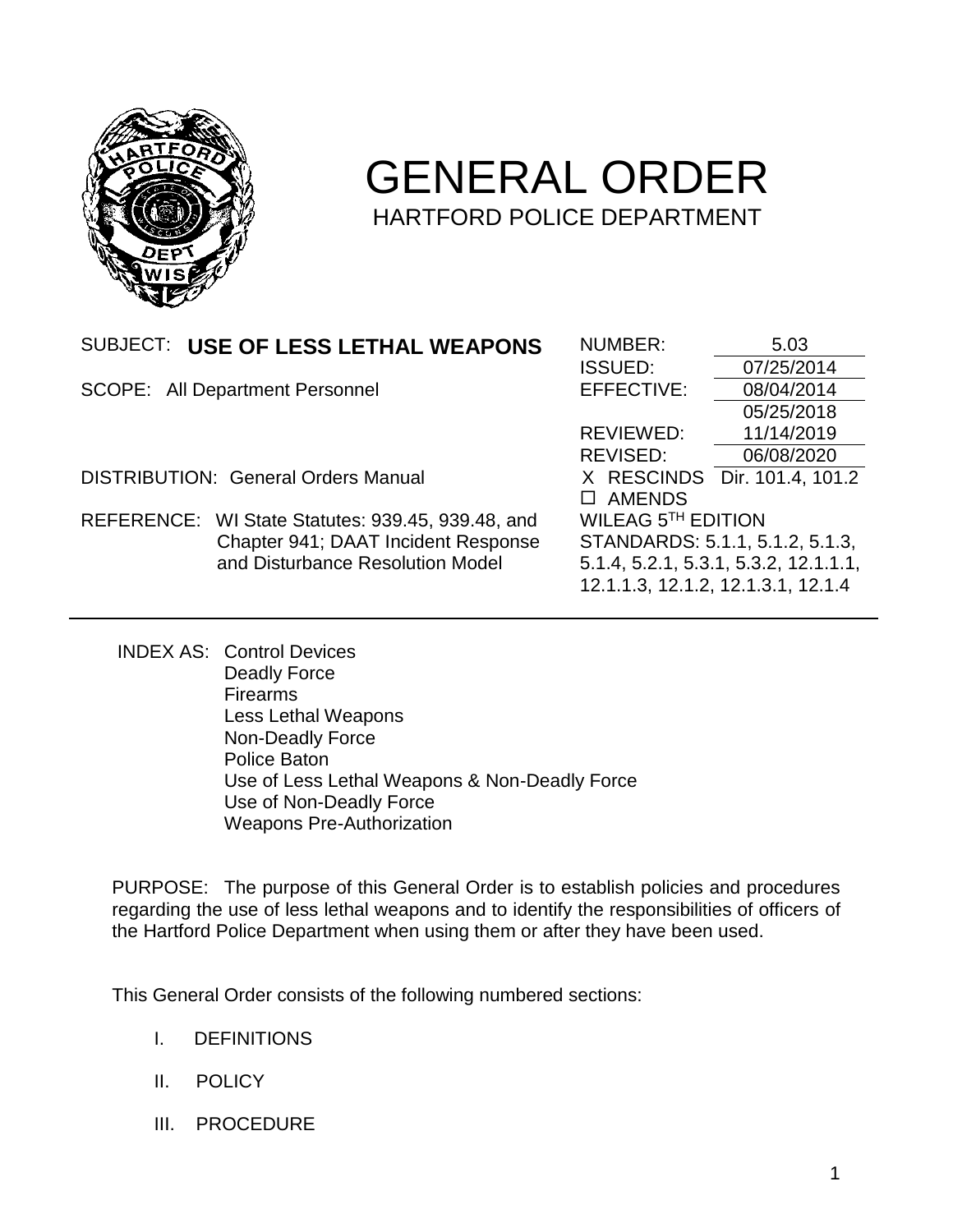## I. DEFINITIONS

NON-DEADLY FORCE: That amount of force which does not meet the definition of deadly force, but which is an amount of force which, in normal circumstances, can cause bodily harm.

DEADLY FORCE: The intentional use of a firearm or other instrument, the use of which would result in a high probability of death.

REASONABLE FORCE: That force which an ordinary, prudent, and intelligent person with the same knowledge of the particular situation as the officer would deem necessary.

ELECTRONIC CONTROL DEVICE (ECD): A non-lethal force weapon that causes electro-muscular disruption to a combative, violent, or potentially combative, violent subject. The use of this device is intended to incapacitate the subject with a minimal potential for causing death or great bodily harm.

DEFENSIVE AND ARREST TACTICS (DAAT): A system of verbalization skills coupled with physical alternatives.

- II. POLICY
	- A. The Hartford Police Department recognizes and respects the value and special integrity of each human life. In vesting police officers with the lawful authority to use force to protect the public welfare, a careful balancing of all human interests is required.

 Therefore, it is the policy of this Department that police officers shall use only force that is reasonably necessary to effectively bring an incident under control, while protecting the lives of the officer or another. Deadly force shall never be resorted to until every other reasonable means of apprehension or defense has been exhausted.

## II. PROCEDURE

- A. Intermediate Impact Weapon- Batons.
	- 1. An impact weapon may be used by an officer trained in the Wisconsin DAAT system, only when the officer reasonably believes a lesser level of force would be insufficient to control the situation. The use of a Departmentauthorized baton is permitted against an actively aggressive person when the officer reasonably believes that the subject poses an articulate threat of bodily harm to the officer or another person.

Officers may include in their decision to use this force option information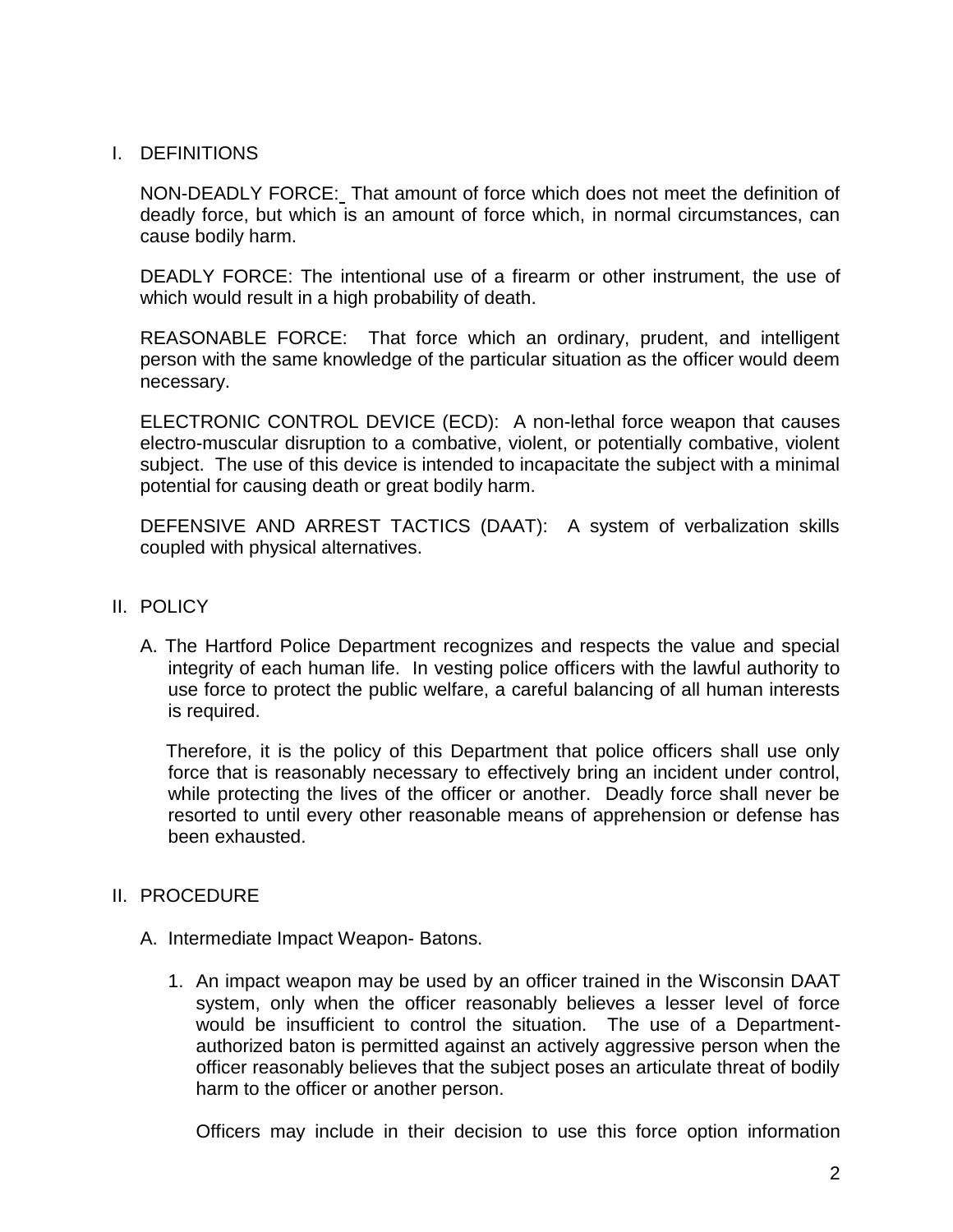known to the officer at the time of the incident, including conduct of or statements by the subject or prior history of resistive or assaultive behavior.

- 2. An officer should not brandish, display or threaten the use of an impact weapon as a threat unless he/she can reasonably conclude that its use may become justified and is anticipated.
- 3. An officer should not strike a person above the shoulders with an impact weapon:
	- a) Generally, a strike to the head with an impact weapon is considered deadly force and should not be used, unless such an action is justified under the use of deadly force.
	- b) This Section is not intended to apply to an accidental strike to the head as a result of resistance.
- 4. Officers should only use Department-approved baton techniques.
- 5. Department-approved batons are the only authorized impact weapons. Other devices, flashlights, radios, firearms, etc., are not recommended to be used as impact weapons; however, the Department recognizes that emergency self-defense situations involving other objects and instruments may occur.
- 6. When a baton is used against the body of a person other than handcuffing or control holds administered with the baton, the officer should notify the Chief of Police or a supervisor and complete an Incident Report.

B. Intermediate Impact Weapon- Kinetic Energy Impact Projectiles (Beanbags).

- 1. Kinetic energy impact projectiles, commonly referred to as "beanbag rounds", may be utilized by trained Department personnel in circumstances where a level of force less than deadly force may be appropriate for resolving the situation, and when the risk associated with closing on the subject to take control makes other alternatives usage. The option to use kinetic energy impact projectiles may be used when a person poses a significant threat of harm to self or others and unarmed tactics have either been exhausted or would not be effective or safe given the circumstances. Officers may include in the decision to use this force option information known to the officer at the time of the incident, including conduct of or statements by the subject or prior history of resistive or assaultive behavior.
- 2. When utilized, the Department places the use of kinetic energy impact projectiles and other Less Than Lethal Munitions at the Intermediate Weapon Mode. Less-lethal is defined as the "intentional use of an instrument to impede a subject, the use of which would not cause death."
- 3. An officer should not brandish, display or threaten the use of kinetic energy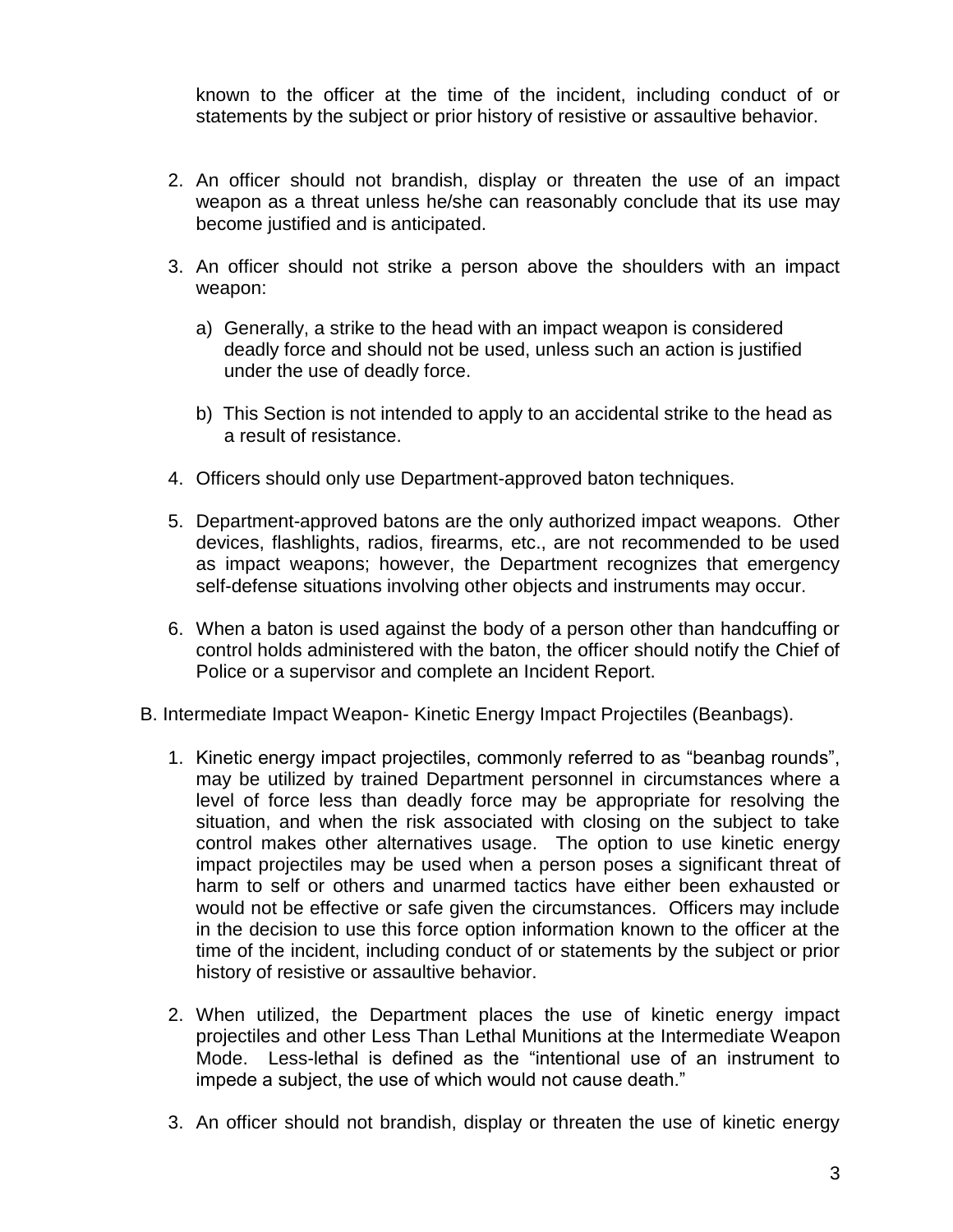impact weapon unless he/she can reasonably conclude it use may become justified and is anticipated.

- 4. When kinetic energy impact projectiles (beanbag rounds) are used against the body of a person, the officer should notify the Chief of Police or a supervisor and will complete an Incident Report detailing the circumstances of the incident.
- 5. Only Department-authorized and issued kinetic energy impact projectiles may be used. The currently approved and issued kinetic energy impact projectile is the Def-Tec 23: 12-gauge drag stabilized bean bag round
- 6.
- 7. All 12 gauge shotguns used by the department have been converted for less lethal use.
- 8. Kinetic energy impact projectiles may be delivered to the subject's body in accordance with the following guidelines:
	- a) Primary Target Areas (legs and Buttocks): In addition to legs and buttocks, arms may also be considered a primary target under some circumstances. The officer must consider the proximity of the targeted portion of the arm to vital areas of the body. Primary target areas are considered when incapacitation is necessary but the threat is not imminent. Multiple impacts to the primary target areas should be considered before progressing to the secondary target area.
	- b) Secondary Target Area (Lower Abdomen): The secondary target area is considered when incapacitation is critical due to the imminent threat posed by the subject, but deadly force has not yet become necessary.
	- c) Head/Neck/Chest Area: Intentional impact to these areas is avoided unless the use of deadly force is justified.
- 9. In each instance where kinetic impact projectiles are deployed at an incident, a determination should be made regarding the need for lethal cover. Lethal cover is required in all cases in which the subject possesses a weapon.
- 10.Subjects who are struck by a kinetic energy impact projectile should be transported to a medical facility.
	- 11. Trained officers shall complete a qualification course and a written examination every two years concerning the use of this weapon.
- C. Chemical Control Device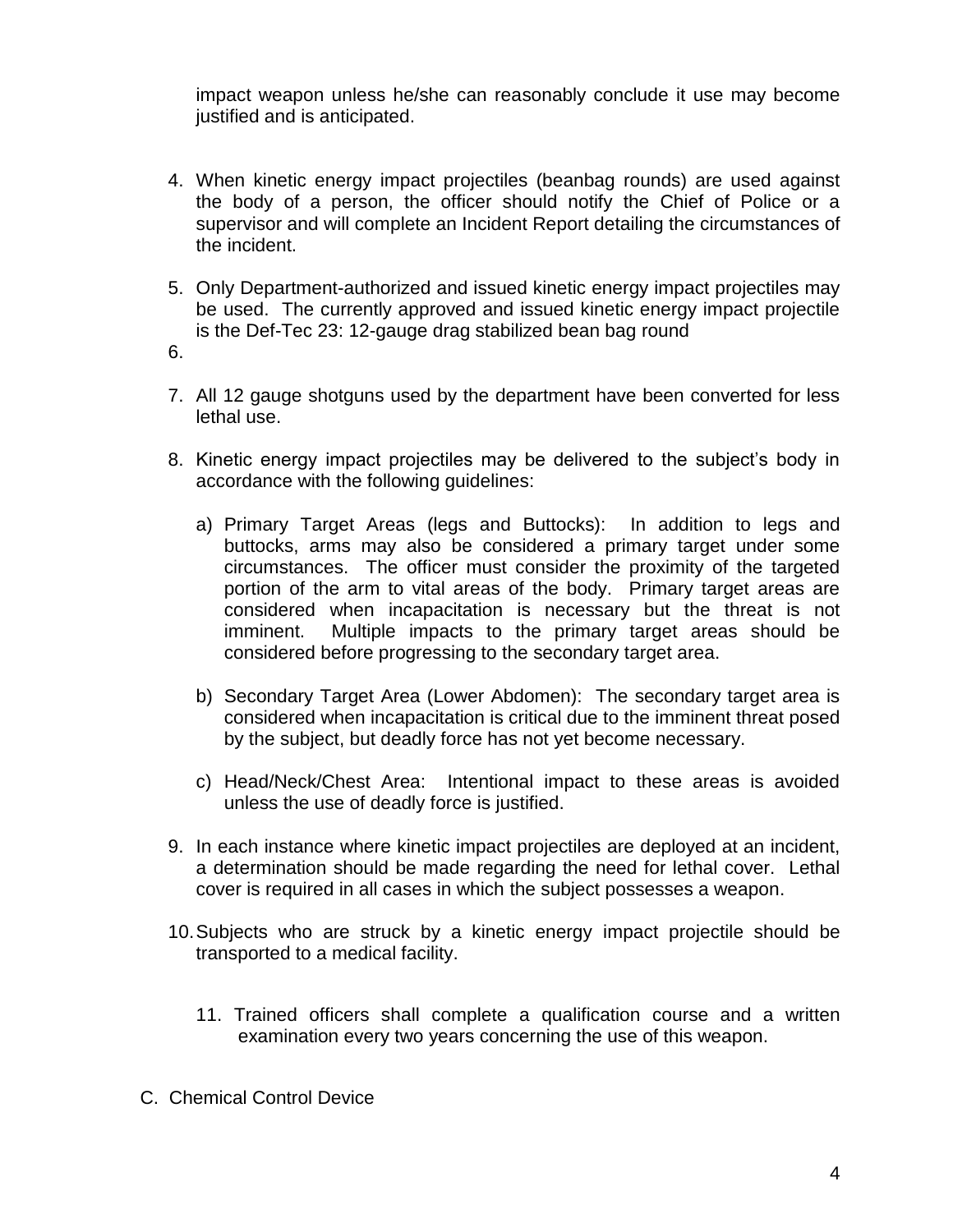- 1. The aerosol chemical control device authorized by the Hartford Police Department contains oleoresin capsicum (O.C.). No other aerosol chemical restraint is authorized or allowed without prior approval from the Chief of Police or the Chief's designee. All O.C. must be non-flammable.
- 2. When an officer is threatened with physical force or dealing with a resistive or combative person and lesser control factors are ineffective, consideration should be given to the use of control devices.
- 3. All uniformed officers issued O.C. aerosol will be required to carry it while on duty. This rule shall not apply to administrative personnel and other officers assigned to plain clothes duties within the Department.
	- a) O.C. aerosol will be used consistent with the training provided by the Hartford Police Department and/or the Wisconsin Training and Standards Bureau.
	- b) Trained officers shall complete refresher training every two years concerning the use of this weapon.
- D. Electronic Control Device (ECD) (Taser X2)
	- 1. Authorized ECD / Users
		- a) The authorized ECD for the Hartford Police Department is the Taser X2
		- b) Only officers who have satisfactorily completed the Department's approved ECD certification training course shall be authorized to carry/use such weapon.
		- c) With the exception of senior command staff, all sworn staff shall receive ECD certification training and maintain such certification through recognized re-certification applications.
	- 2. ECD Assignment and Control
		- a) When ECDs are not in use, they will be kept in an area designated by the Chief of Police or his/her designee.
			- (1) Officers assigned patrol duties will check out an ECD at the beginning of their duty shift.
			- (2) ECDs will be returned to the designated area at the conclusion of the officer's duty day.
		- b) To properly track the ECD's, officers are to log the ECD number and inform their supervisor of a low battery level before going out on patrol.
		- c) ECD spare cartridges will be kept in proximity of the ECD's. Replacement ECD batteries will be kept in the sergeant's supply room.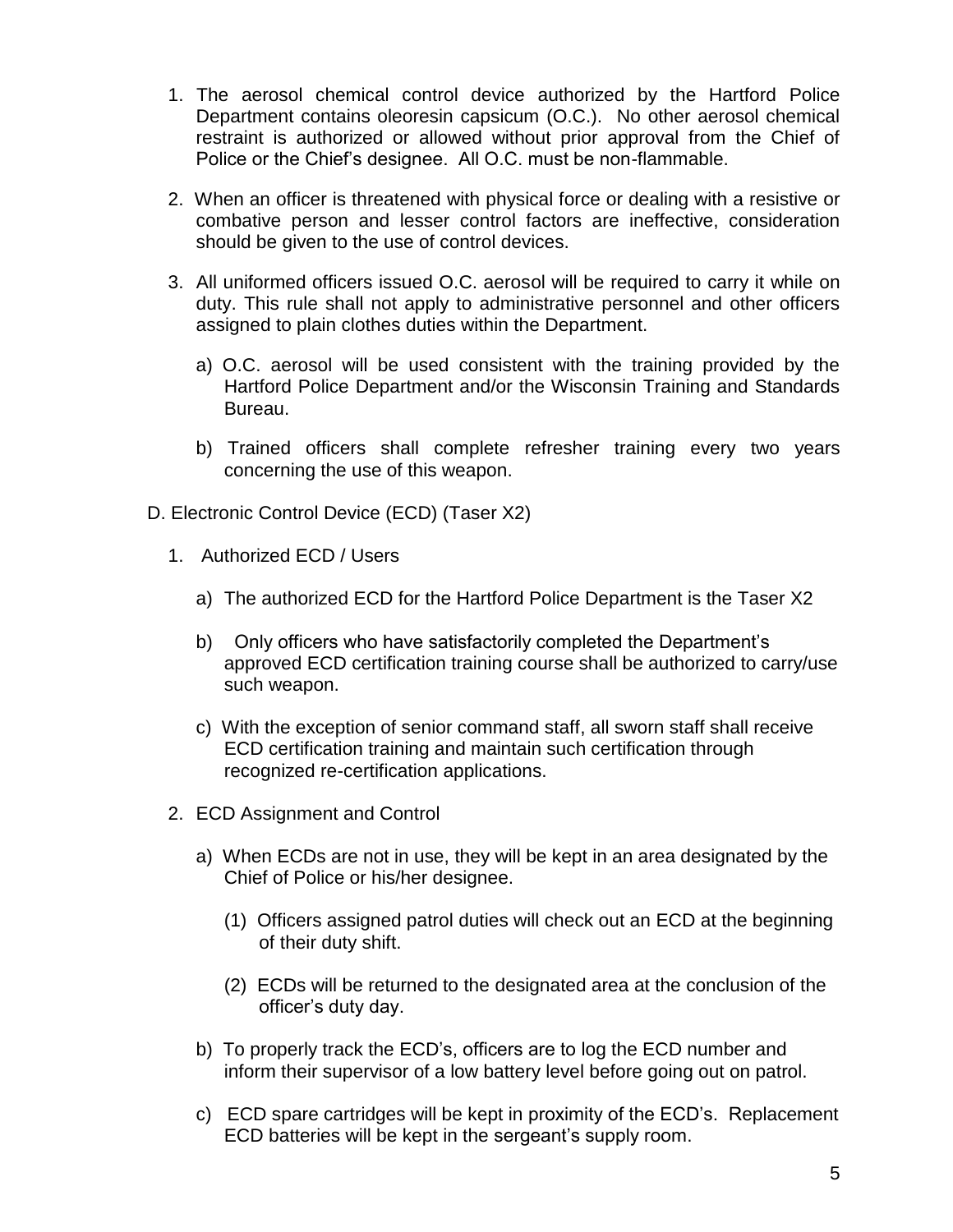- d) Officers shall report any missing or lost ECDs to their immediate supervisor as soon as possible.
- 3. ECD Care and Handling
	- a) Officers will use only authorized ECD equipment issued by the Hartford Police Department.
	- b) Officers will inspect their assigned ECD for damage and cleanliness at the beginning of each shift. The battery display will be checked on the CID and readings of 20% or less will require a battery pack change.
	- c) The ECD will be carried in a department issued holster on the support side (opposite the duty firearm) of the body.
	- d) The ECD will be carried fully armed with the safety on.
	- e) Officers are not authorized to draw or display the ECD, except for training and inspection, unless circumstances lead an officer to reasonably believe it may be necessary and appropriate to use it.
- 4. Authorized Use of ECDs
	- a) The ECD may be used by trained personnel when a subject is threatening to actively resist or is actively resisting an officer or poses an articulable threat of harm to another person. It may also be used when the subject poses a threat of harm to him or herself such as self-inflicted injury or a suicide attempt.
	- b) ECDs have been categorized by the Wisconsin Training and Standards Board as a control alternative method of intervention option.
- 5. ECD Applications
	- a) The following are three types of acceptable applications for the use of ECDs.
		- (1) Spark Display A non-contact demonstration of the ECD's ability to discharge electricity. This is conducted when the ECD's cartridge has been removed. The purpose of this display is to convince a subject to comply with a lawful order to avoid the ECD being deployed in the Drive Stun or Probe mode. The Spark Display is generally not recommended due to delayed weapon readiness caused by removal of the cartridge.
		- (2) Drive Stun Contact is made by pressing the front of the ECD (cartridge removed) into the body of a subject resisting lawful orders.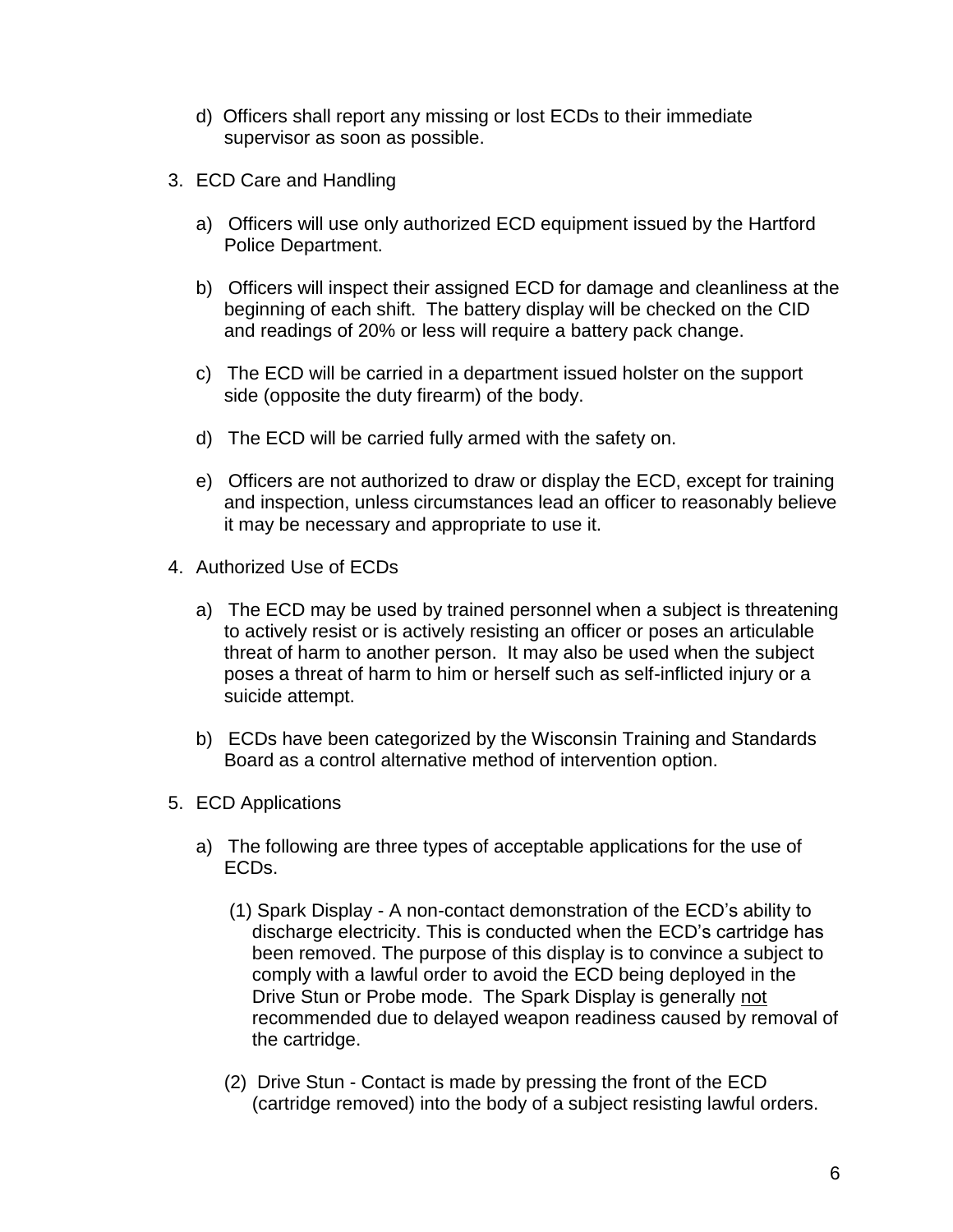While the Drive Stun causes significant localized pain in the area touched, it does not have a major effect on the central nervous system and generally does not incapacitate. The effect of a Drive Stun may assist in taking a subject into custody and it has an effect similar to firing probes at a distance of less than 3 feet.

- (3) Probe- This is the most effective use of the ECD. In the Probe mode, the cartridge is discharged and the probes make direct contact with the subject. Proper application will result in temporary immobilization which allows a "window of opportunity" to safely take the subject into custody.
- 6. Restrictions / Limitations on ECD Deployment
	- a) The ECD will not be used in the following circumstances unless exigent circumstances are present, and those circumstances are clearly articulated:
		- (1) When the officer knows the subject has come in contact with flammable liquids, or is in a flammable atmosphere.
		- (2) When the subject is in a position where a fall may cause substantial injury or death.
		- (3) Punitively, for purposes of coercion, or in an unjustified manner.
		- (4) When a subject is handcuffed and offering no active resistance, or is offering resistance which may be overcome using lesser force.
		- (5) When the subject is visibly pregnant.
		- (6) When it is reasonable to believe that incapacitation of the subject may result in serious injury or death.
		- (7) In situations where the subject is in an elevated position where there is a high possibility that the subject may fall if incapacitated by the ECD.
		- (8) As a general rule, on fleeing subjects.
			- (a) If a subject actively resists and subsequently breaks away from an officer, the officer may deploy an ECD in the early stages of a foot pursuit to bring the subject under control.
		- (9) As a general rule, for performing drive stuns.
			- (a) Officers will be required to articulate a higher level of justification for performing a drive stun than will be required for deploying probes.
		- (10) In situations where the subject is in close proximity to water where, if incapacitated by the ECD, there is a high probability that the subject could drown.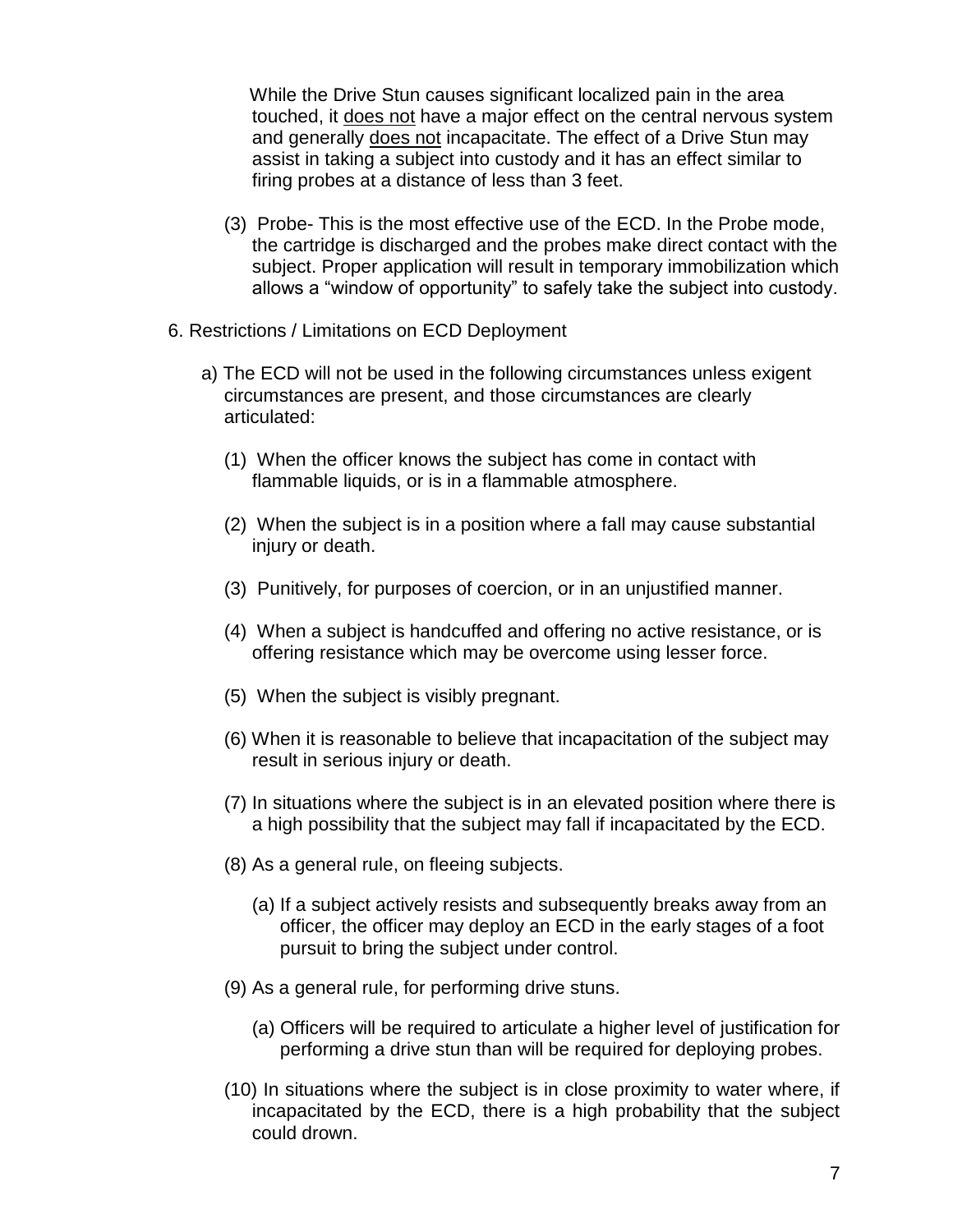- b) The ECD should not be used in the following circumstances unless there are compelling reasons to do so and those reasons are clearly articulated:
	- (1) When the subject is operating a motor vehicle.
	- (2) When the subject is holding a firearm.
	- (3) When the subject is at the extremes of age (young or old) or physically disabled.
	- (4) In a situation where deadly force is clearly justifiable unless another officer is present and capable of providing deadly force to protect the officer and/or others as necessary.
	- (5) People with apparent debilitating illness.
- 7. ECD Deployment Probe
	- a) Whenever practical or possible, officers discharging the ECD should attempt to give a warning to the subject and other officers.
		- (1) The primary target area for ECD deployment is Major Muscle Groups, i.e.: abdomen, legs, arms, back, with an emphasis on trying to get both probes between two muscle groups. i.e. one probe in the abdomen and one in the leg.
		- (2) When encountering subjects wearing heavy or loose clothing on the upper body, the legs should be considered a target.
		- (3) Officers should attempt to avoid hitting the subject in sensitive areas such as the head, face, neck, upper front chest, groin, or female breast area.
	- b) After discharging the ECD, a supervisor shall be notified of the application as soon as possible.
- 8. ECD Deployment Drive Stun
	- a) Use of the "Drive Stun" is discouraged except in situations where the "Probe" deployment is not possible and immediate application of the "Drive Stun" will bring a subject safely under control.
	- b) Multiple "Drive Stuns" are discouraged and must be justified. If initial application is ineffective, officers will reassess the situation and consider other available options.
- 9. Aftercare of ECD Use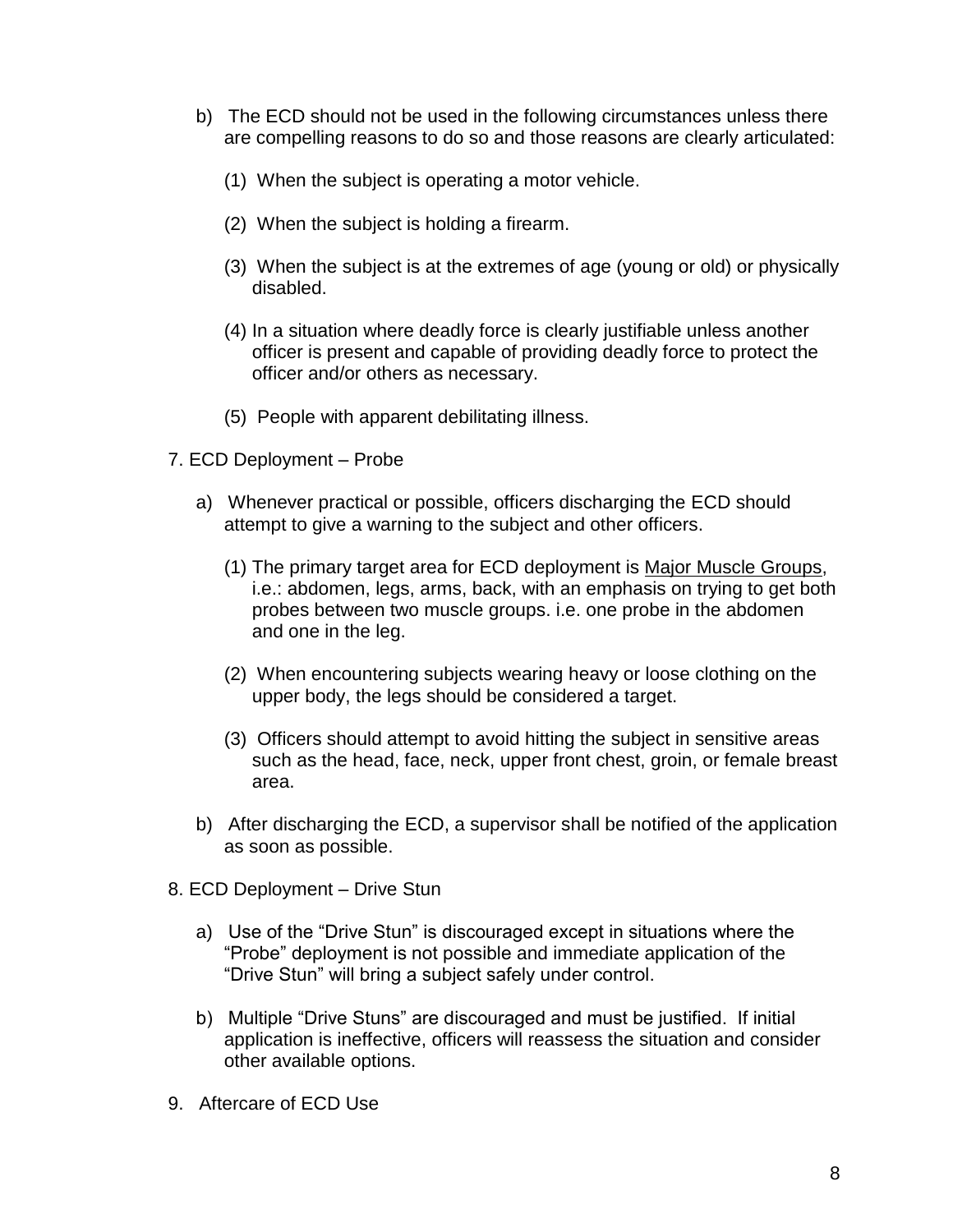- a) Upon use of the ECD, the deploying officer or another trained ECD officer shall insure the subject is monitored for injury, to include secondary injuries, as soon as practical after the person is under control.
- b) The following persons should be transported by ambulance to a medical facility for treatment after exposure to an ECD:
	- (1) Subjects who are hit in a sensitive region of the body (head, face, neck, groin, or female breast area).
	- (2) Subjects from whom officers have difficulty removing the probes (i.e. probe/barb separation).
	- (3) Subjects who do not appear to be fully recovered within ten (10) minutes after being hit.
	- (4) Subjects who are in a potential susceptible population category, such as those noted in Section VI., B., 3.
	- (5) Any subject who requests medical attention.
- 10. Removal of ECD Probes
	- a) After securing the subject in handcuffs and/or other appropriate restraints, the ECD deployment officer or his or her ECD trained designee will remove the probes according to the trained procedures.
	- b) If the probes are in areas such as head, face, neck, groin, or female breast area, the subject shall be treated at a medical facility and the probes removed only by medical personnel.
- 11. Evidence Procedure for ECD Applications Resulting in Persons Being Treated at a Medical Facility
	- a) Officers will take photographs of the probe penetration sites and any secondary injuries caused by falling to the ground when a subject is treated at a medical facility as a result of exposure to an ECD.
		- (1) During incidents in which the groin or female breast area are the penetration sites, an officer of the same gender as the subject will take the photographs with a medical staff member being present to witness.
		- (2) Photographs will be submitted as evidence according to department guidelines.
	- b) The air cartridge, probes, and afids shall be retained and submitted as evidence in any case where the person(s) affected by the ECD require transportation to a medical facility as outlined in section A, above. The items retained should be handled as a potential biohazard.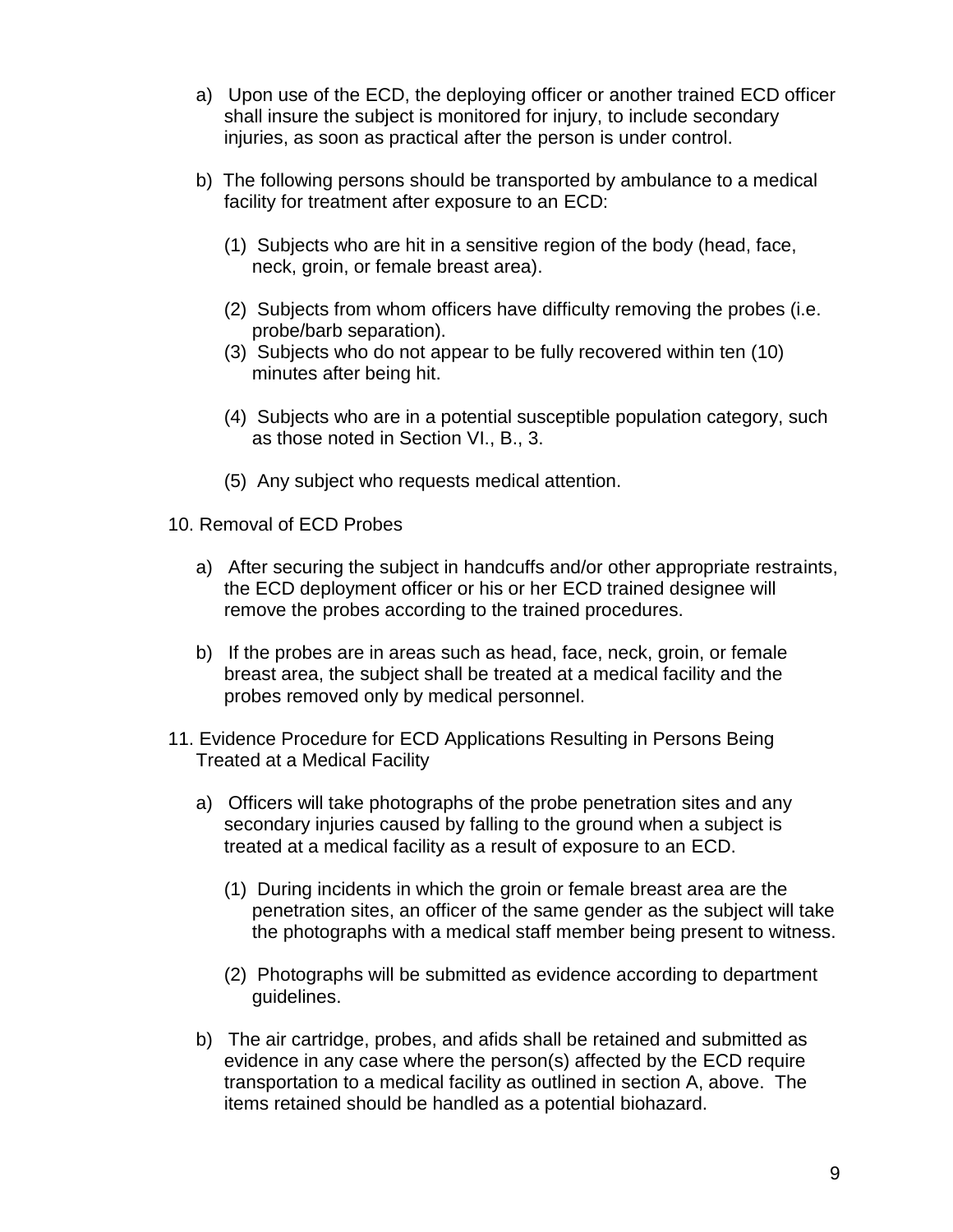- c) Cartridges from ECD applications which do not meet the criteria as outlined in 11.1, above, will be disposed of according to department procedures for biohazard disposal.
- 12. Detention Facility Notification / ECD Use
	- a) Upon use of an ECD on a subject who is subsequently placed in a detention facility, officers will notify detention personnel of such ECD use and any other details that may be appropriate (such as injury complaint).
- 13. Documenting ECD Use
	- a) Officers deploying an ECD will articulate the facts involved in the use of the ECD on the police incident report. Officers will clearly state the justification for use, whether multiple deployments were necessary, probe impact area, signs or complaints of injury and aftercare.
	- b) Following deployment of the ECD, data will be downloaded from the device, printed and submitted into records according to Department procedure. Once the data has been successfully downloaded, the ECD may be placed back in service.
	- c) Patrol supervisors will be responsible for providing a copy of the police report involving the use of the ECD to the department's ECD instructor(s).
	- d) If an ECD is used on an animal, the patrol supervisor will be notified and that supervisor will decide on the proper paperwork and documentation of the incident to include the firing record of the ECD.
- 14. Use of the ECD on Animals
	- a) The use of the ECD on an animal should be based on the intent to provide a safer, more humane and less traumatic conclusion to the incident.
	- b) ECD may be used on animals when:
		- (1) A vicious animal is threatening or attacking a person or other animal and the use of other force is not reasonable, or may not be desired given the situation.
		- (2) An animal needs to be controlled for reason of public peace or safety, preservation of property, or other legitimate purpose; and the animal poses an active threat to officers in their efforts to perform their duties.
	- c) Officers should be prepared to use other justified force if necessary.
	- d) Officers should be prepared to apply conventional controls once the ECD has subdued the animal.